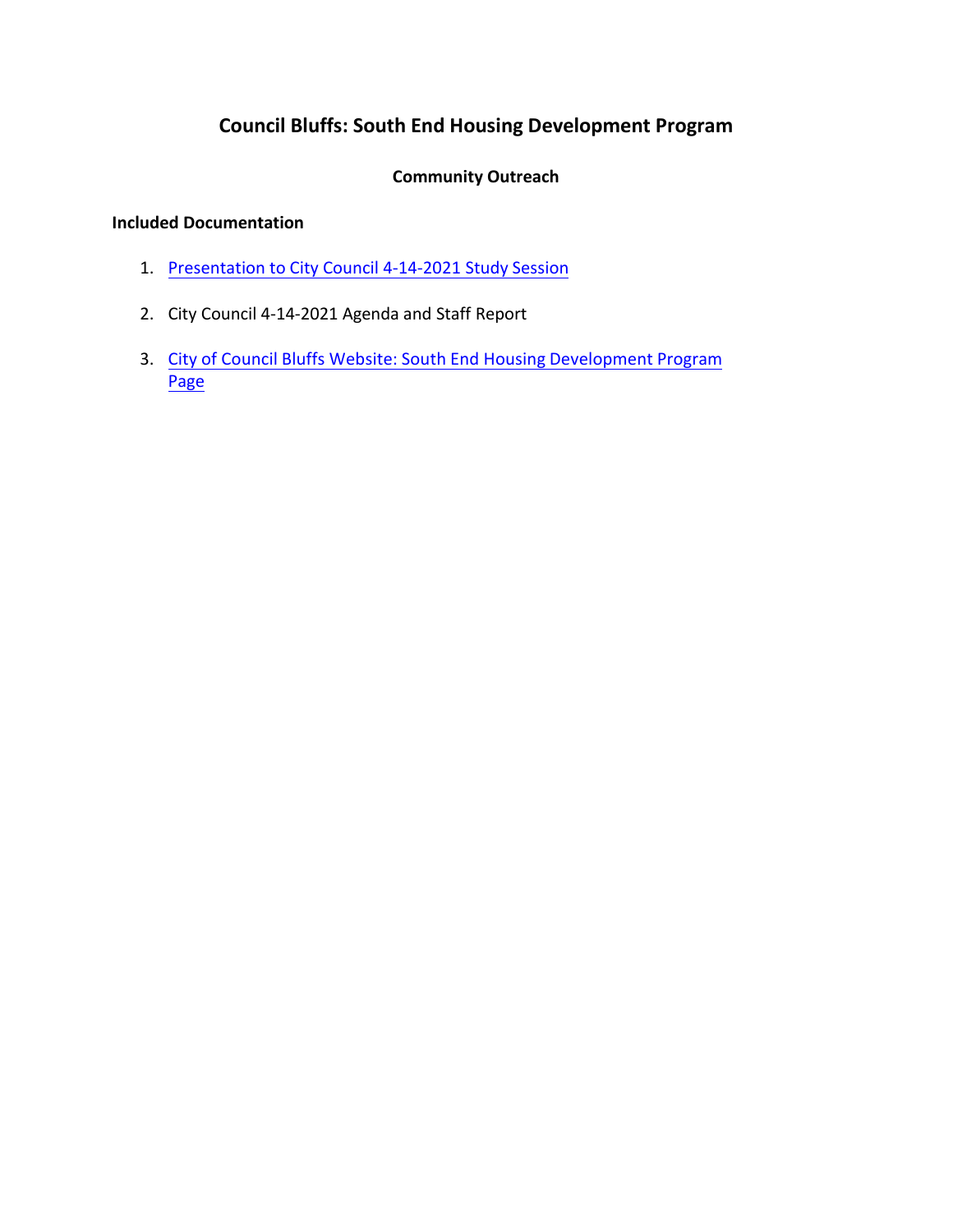# **1. Presentation to City Council 4-14-2021 Study Session**

<http://councilbluffsia.swagit.com/play/04122021-1165/#5>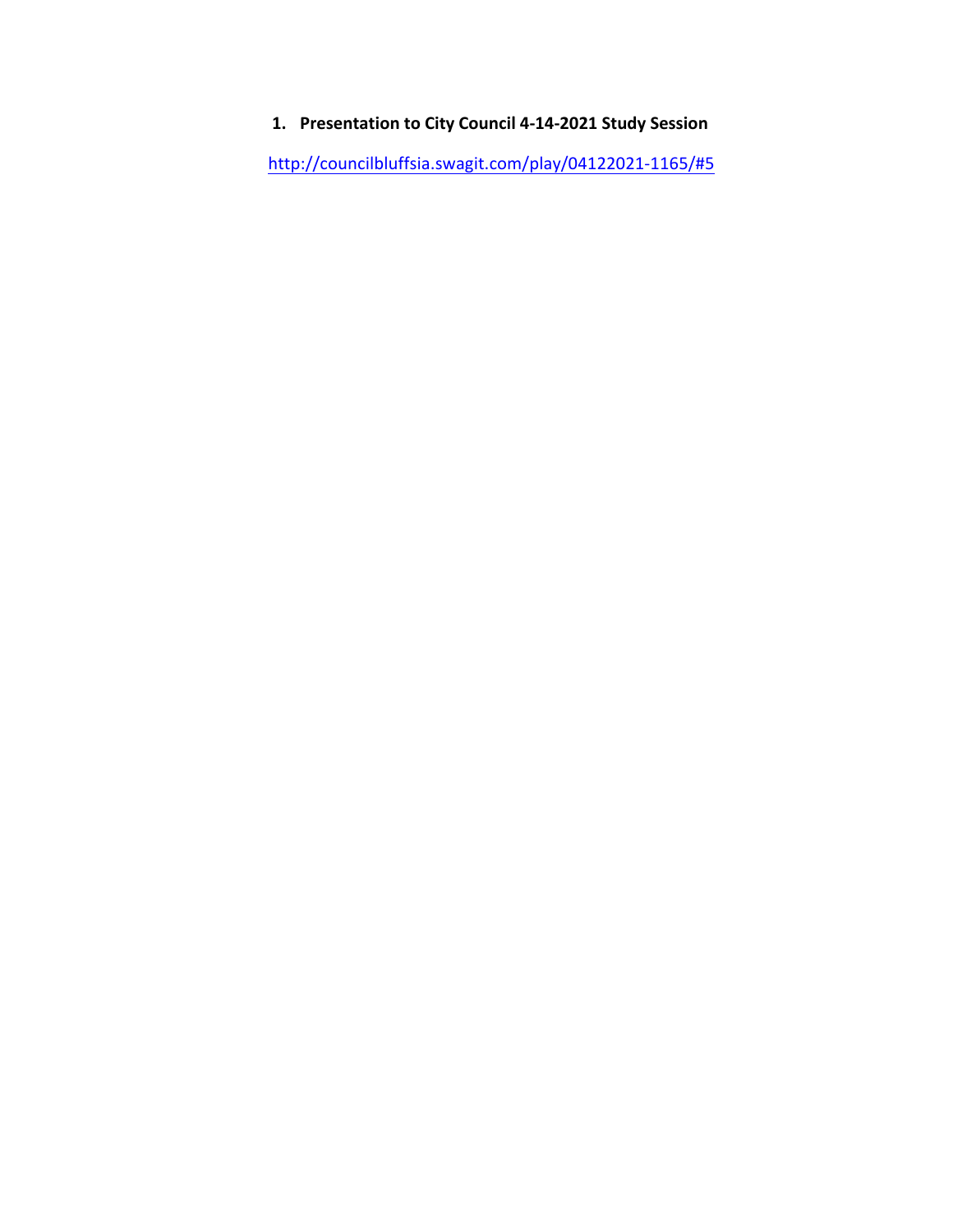**2. City Council 4-14-2021 Agenda and Staff Report**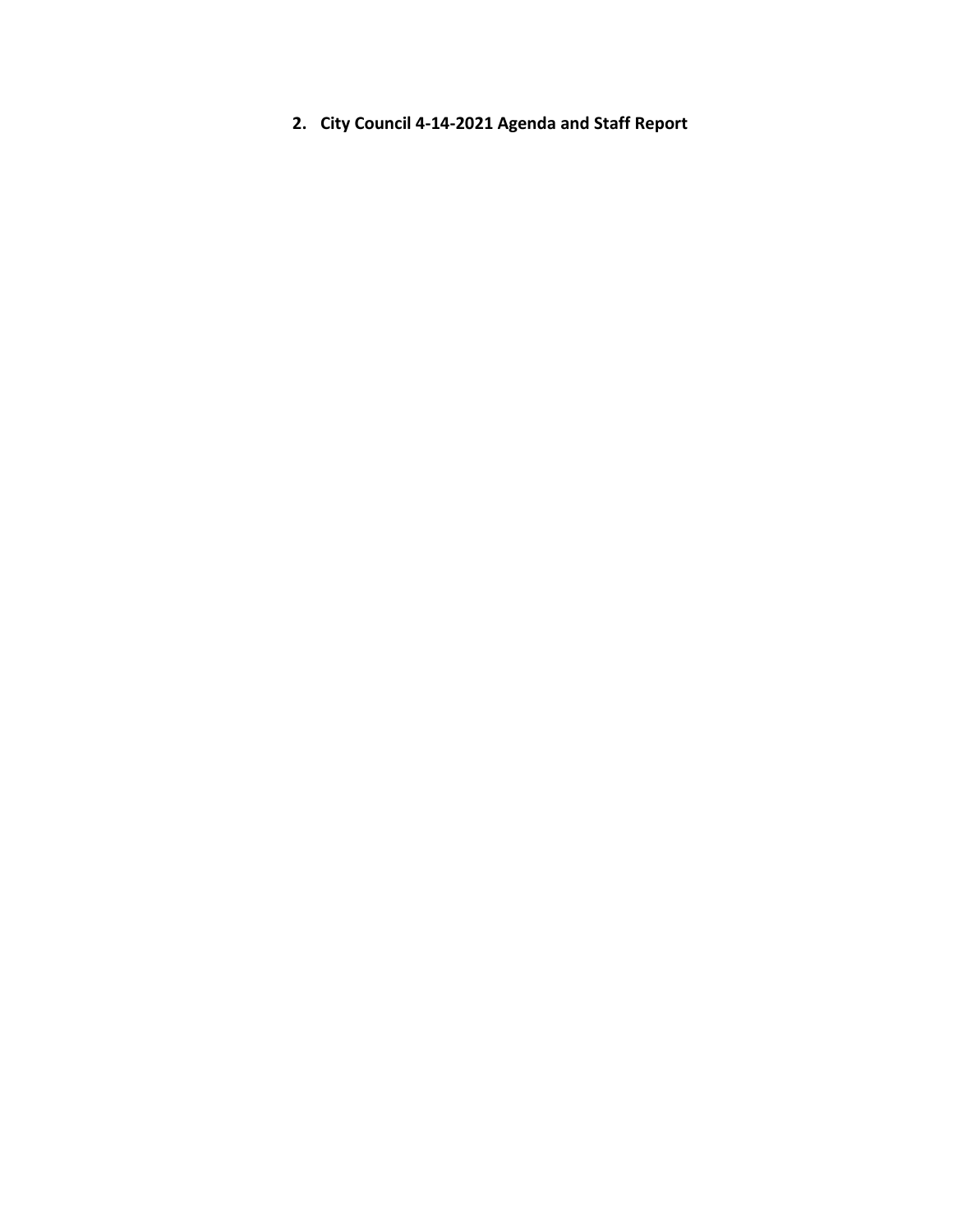#### **Council Communication**

| Department:                                                                                        | Ordinance No.: N/A       | City Council: April 12, 2021 |
|----------------------------------------------------------------------------------------------------|--------------------------|------------------------------|
| <b>Community Development</b>                                                                       |                          |                              |
|                                                                                                    | Resolution No.: $21-113$ |                              |
| Case/Project No.: N/A                                                                              |                          |                              |
| Subject/Title                                                                                      |                          |                              |
| A resolution authorizing the mayor to submit an application to the IA-003 FY2022 Community Project |                          |                              |
| Funding Program for the South End Housing Development Program                                      |                          |                              |
| Location                                                                                           |                          |                              |
| South End Neighborhood specifically:                                                               |                          |                              |
| • $21st$ Ave and South Expressway (behind Casey's)                                                 |                          |                              |
| South 19 <sup>th</sup> Street from 25 <sup>th</sup> Ave to 26 <sup>th</sup> Ave<br>$\bullet$       |                          |                              |
| <b>Background/Discussion</b>                                                                       |                          |                              |

### Background

Council Bluffs has a significant need for both affordable and market rate housing. According to the "Comprehensive Housing Market Analysis: Omaha-Council Bluffs" completed in 2017 by the US Department of Housing and Urban Development (HUD), nearly 15,000 units will be needed metro-wide in the next three years to meet the demand for the market. With only an average of 2,000 units constructed each year, the need for housing continues to be a high demand for housing.

Currently the owner-occupied market has vacancy rate of 1.0% with only 43 houses for sale under \$300,000 and 53 house for sale in any price point in Council Bluffs. The University of Nebraska at Omaha (UNO) recently published a research article stating the average price of single-family homes in the metro rose by over 10% in 2020. This is a substantial increase compared to the year over year increase in the past two decades, which averaged 2.9% previously. The rental market has maintained some resiliency but the increased housing demand has strained this market as well with a shortage of 3,000 units according to the HUD market analysis.

## **Discussion**

In March, the Office of Congresswoman Cindy Axne released a grant application to the Community Project Funding Program through the congressional appropriations process. Funding is available for a variety of types of projects with a focus on infrastructure improvements.

The City wishes to submit an application to complete infrastructure improvements for its South End Housing Development Program. This program will focus on two key areas in the south end neighborhood to construct a mix of affordable and market rate housing:

1. 21st Avenue and the South Expressway: this city-owned property is was originally acquired utilizing Community Development Block Grant (CDBG) and Neighborhood Stabilization Program (NSP) funding in 2011. City Staff has attempted to create an affordable housing development; however, because the site needs substantial fill dirt no developers have been able to make the project financially viable.

Staff wishes to request funding to reconstruct the unimproved  $21<sup>st</sup>$  Avenue as an access point for the property and bring in the needed fill dirt to ready the site for redevelopment by the private sector. An estimated 75-100 units could be constructed on the site.

2. South 19<sup>th</sup> Street from 25<sup>th</sup> to 26<sup>th</sup> Avenues: in partnership with NeighborWorks Home Solutions, the City wishes to extend South 19<sup>th</sup> Street from 25<sup>th</sup> Avenue to 26<sup>th</sup> Avenue to allow for new 29unit single family development behind Beacon Village Apartments. The proposed project will be a mix of affordable and market-rate units. This project has been in development for several years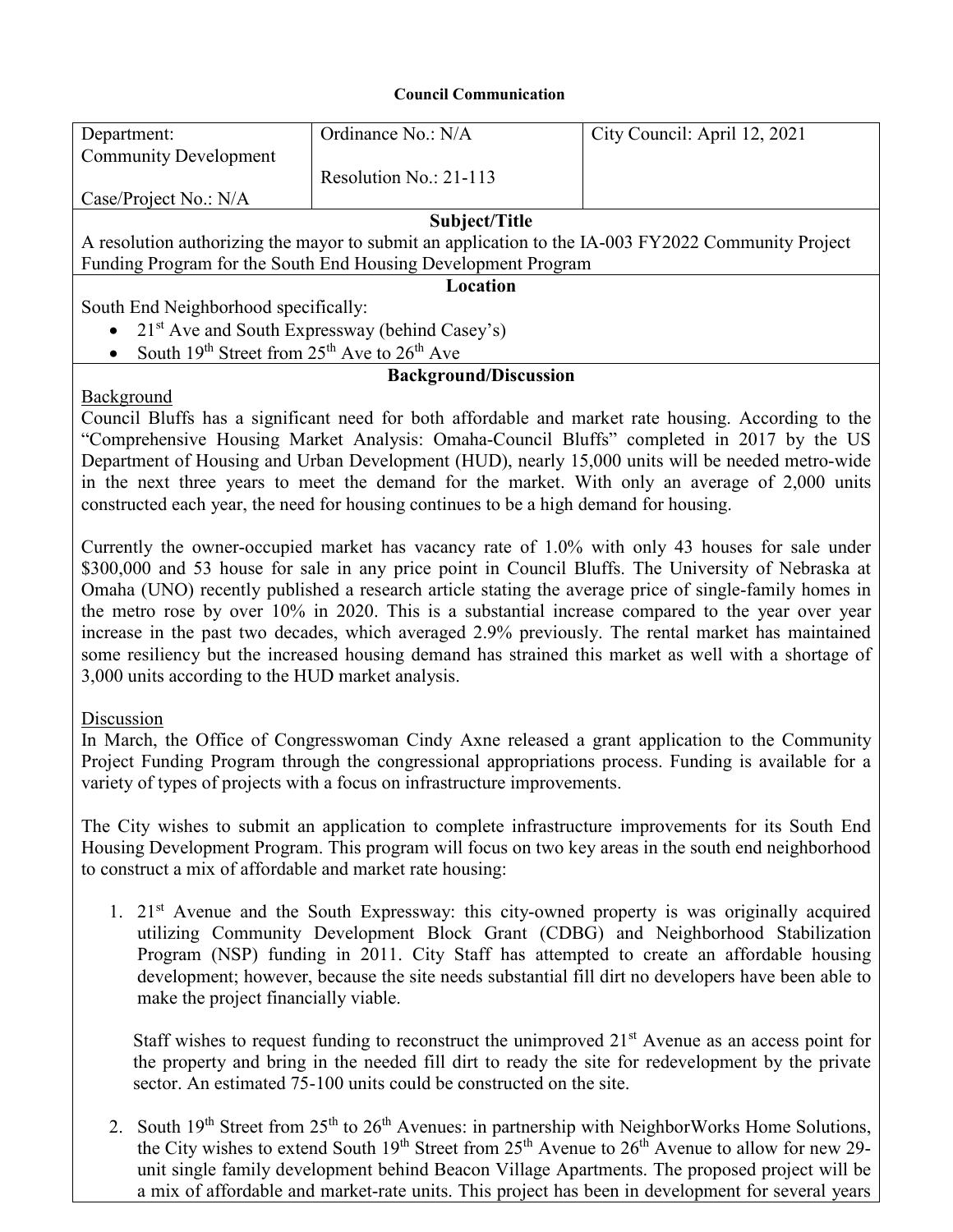#### **Council Communication**

but infrastructure funding has continued to cause delays.

Projects funded through this grant must be able to spend their award within federal fiscal year 2022 (October 1, 2021 to September 30, 2022). Staff believes the two proposed projects can meet this timeline for completion.

# **Staff Recommendation**

The Community Development Department recommends City Council adopt a resolution authorizing the mayor to submit an application to the IA-003 FY2022 Community Project Funding Program for the South End Housing Development Program.

# **Attachments**

Site Map

Submitted by: Courtney Harter, Housing & Economic Development Manager Approved by: Courtney Harter, Housing & Economic Development Manager